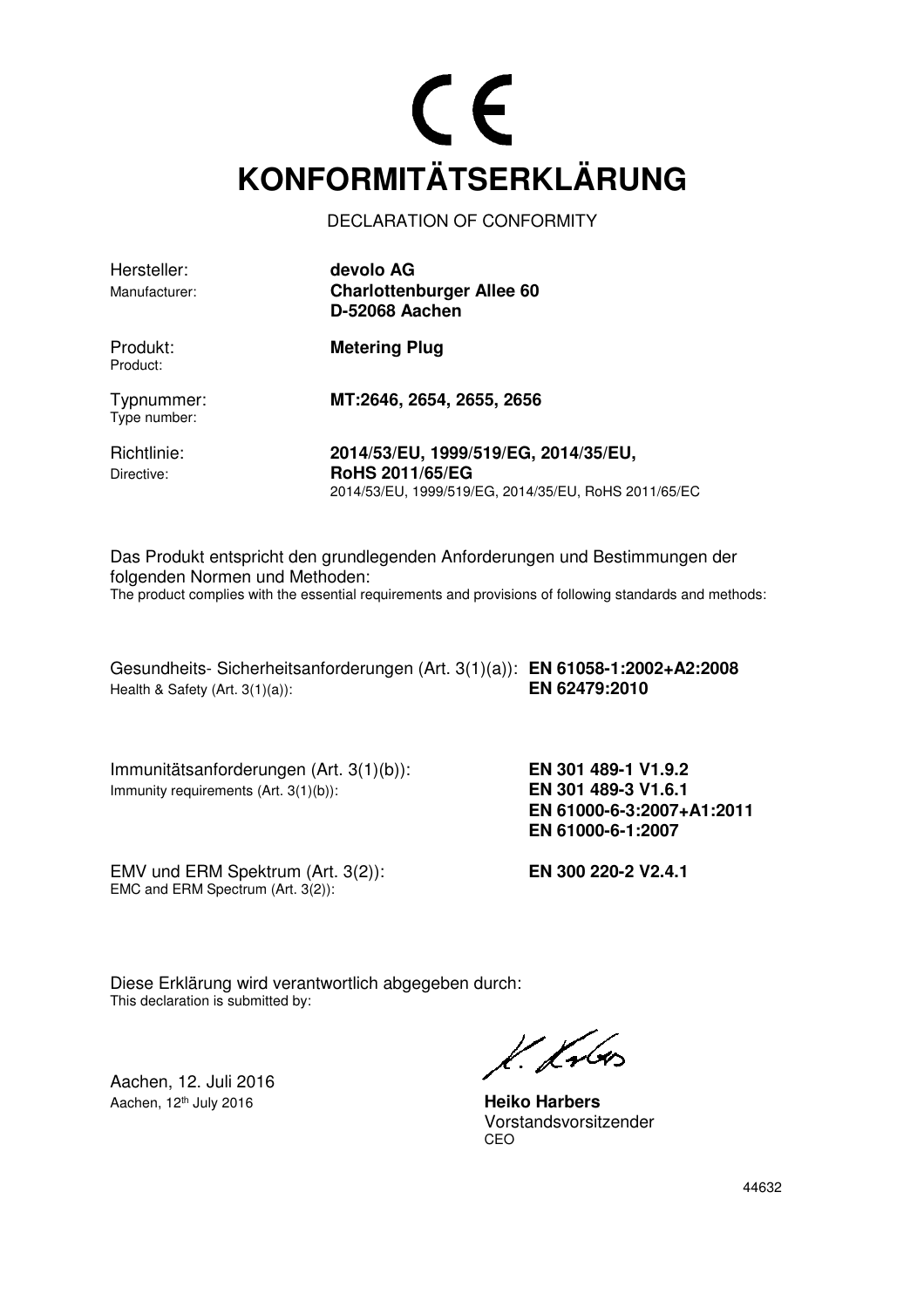#### **DECLARATION OF CONFORMITY**

KONFORMITÄTSERKLÄRUNG

| Manufacturer:<br>Hersteller: | devolo AG<br><b>Charlottenburger Allee 60</b><br><b>D-52068 Aachen</b>                                                 |
|------------------------------|------------------------------------------------------------------------------------------------------------------------|
| Product:<br>Produkt:         | <b>Metering Plug</b>                                                                                                   |
| Type number:<br>Typnummer:   | MT:2646, 2654, 2655, 2656                                                                                              |
| Directive:<br>Richtlinie:    | 2014/53/EU, 1999/519/EC, 2014/35/EU,<br><b>RoHS 2011/65/EC</b><br>2014/53/EU, 1999/519/EG, 2014/35/EU, RoHS 2002/95/EG |

The product complies with the essential requirements and provisions of following standards and methods:

Das Produkt entspricht den grundlegenden Anforderungen und Bestimmungen der folgenden Normen und Methoden:

Health & Safety (Art. 3(1)(a)): **EN 61058-1:2002+A2:2008**  Gesundheits- Sicherheitsanforderungen (Art. 3(1)(a)): **EN 62479:2010** 

Immunity requirements (Art. 3(1)(b)): **EN 301 489-1 V1.9.2**  Immunitätsanforderungen (Art. 3(1)(b)): **EN 301 489-3 V1.6.1**

 **EN 61000-6-3:2007+A1:2011 EN 61000-6-1:2007**

EMC and ERM Spectrum (Art. 3(2)): **EN 300 220-2 V2.4.1**  EMV und ERM Spektrum (Art. 3(2)):

This declaration is submitted by: Diese Erklärung wird verantwortlich abgegeben durch:

Aachen, 12th July 2016 Aachen, 12. Juli 2016 **Heiko Harbers**

 $k.$  from

<u>CEO de la contrada de la contrada de la contrada de la contrada de la con</u> Vorstandsvorsitzender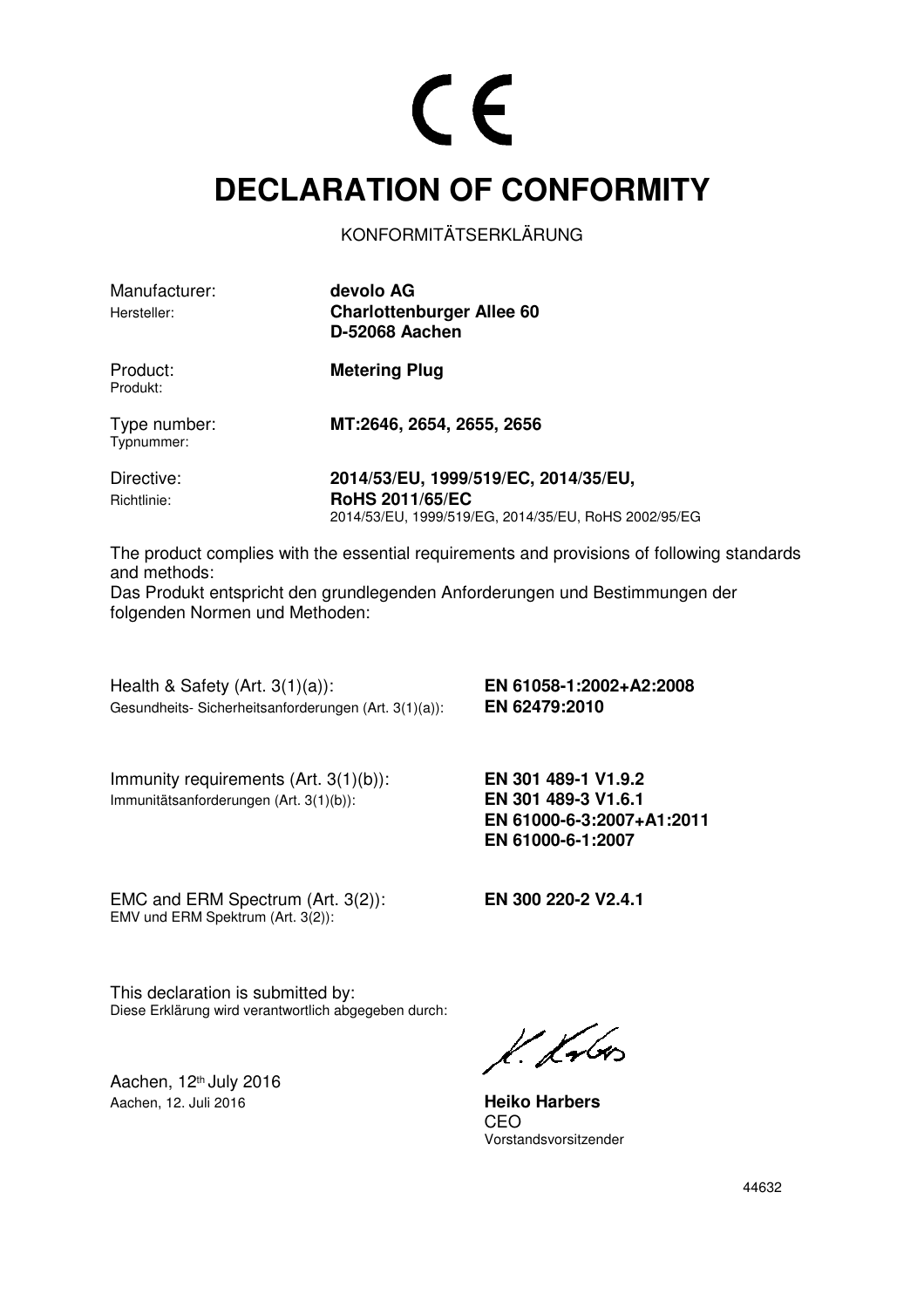#### **DECLARACIÓN DE CONFORMIDAD**

DECLARATION OF CONFORMITY

| Fabricante:                        | devolo AG                                            |
|------------------------------------|------------------------------------------------------|
| Manufacturer:                      | <b>Charlottenburger Allee 60</b>                     |
|                                    | D-52068 Aquisgrán                                    |
| Producto:<br>Product:              | <b>Metering Plug</b>                                 |
| Número del modelo:<br>Type number: | <b>MT:2646</b>                                       |
| Directiva:<br>Directive:           | 2014/53/EU, 1999/519/EC, 2014/35/EU, RoHS 2011/65/EC |

Este producto cumple los requisitos fundamentales y las instrucciones de normas y métodos siguientes:

The product complies with the essential requirements and provisions of following standards and methods:

Requisitos de salud y seguridad (Art. 3(1)(a)): **EN 61058-1:2002+A2:2008**  Health & Safety (Art. 3(1)(a)):

Requisitos de inmunidad (Art. 3(1)(b)): **EN 301 489-1 V1.9.2**  Immunity requirements (Art. 3(1)(b)): **EN 301 489-3 V1.6.1** 

CEM y espectro electromagnetic (Art. 3(2)): **EN 300 220-2 V2.4.1**  EMC and ERM Spectrum (Art. 3(2)):

 **EN 61000-6-3:2007+A1:2011 EN 61000-6-1:2007**

Esta declaración es firmada por: This declaration is submitted by:

Aquisgrán, el 12 de Julio 2016 Aachen, 12<sup>th</sup> July 2016

k. frbr.

**Heiko Harbers** Presidente de Dirección<br>CEO <u>CEO de la contrada de la contrada de la contrada de la contrada de la contrada de la contrada de la con</u>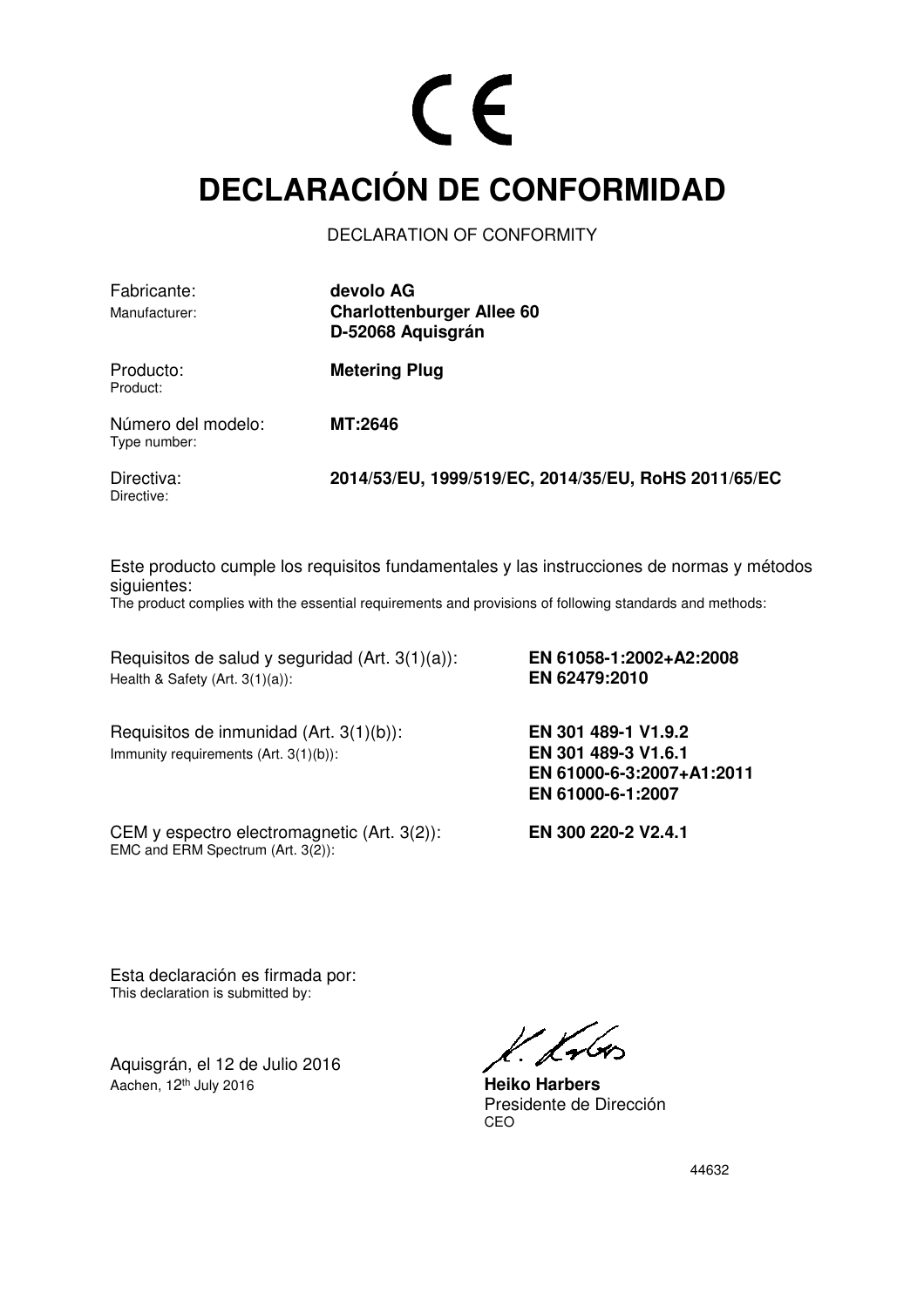### **DÉCLARATION DE CONFORMITÉ**

DECLARATION OF CONFORMITY

| Fabricant:                        | devolo AG                                            |  |
|-----------------------------------|------------------------------------------------------|--|
| Manufacturer:                     | <b>Charlottenburger Allee 60</b>                     |  |
|                                   | D-52068 Aix-la-Chapelle                              |  |
| Produit:<br>Product:              | <b>Metering Plug</b>                                 |  |
| Numéro du modèle:<br>Type number: | MT:2646, 2654, 2655, 2656                            |  |
| Directive:<br>Directive:          | 2014/53/EU, 1999/519/EC, 2014/35/EU, RoHS 2011/65/EC |  |

Le produit satisfait aux exigences et instructions des normes et methodes suivantes : The product complies with the essential requirements and provisions of following standards and methods:

Exigences de santé et de scurité (Art. 3(1)(a)): **EN 61058-1:2002+A2:2008**  Health & Safety (Art. 3(1)(a)): **EN 62479:2010** 

Exigences d'immunité (Art. 3(1)(b)): **EN 301 489-1 V1.9.2**  Immunity requirements (Art. 3(1)(b)): **EN 301 489-3 V1.6.1** 

 **EN 61000-6-3:2007+A1:2011 EN 61000-6-1:2007** 

CEM et spectre radioélectrique (ERM) (Art. 3(2)): **EN 300 220-2 V2.4.1** EMC and ERM Spectrum (Art. 3(2)):

La déclaration est signée par: This declaration is submitted by:

Aix-la-Chapelle, le 12 Juillet 2016 Aachen, 12<sup>th</sup> July 2016

 $k$  krbs

**Heiko Harbers** Président du directoire<br>CEO <u>CEO de la contrada de la contrada de la contrada de la contrada de la contrada de la contrada de la con</u>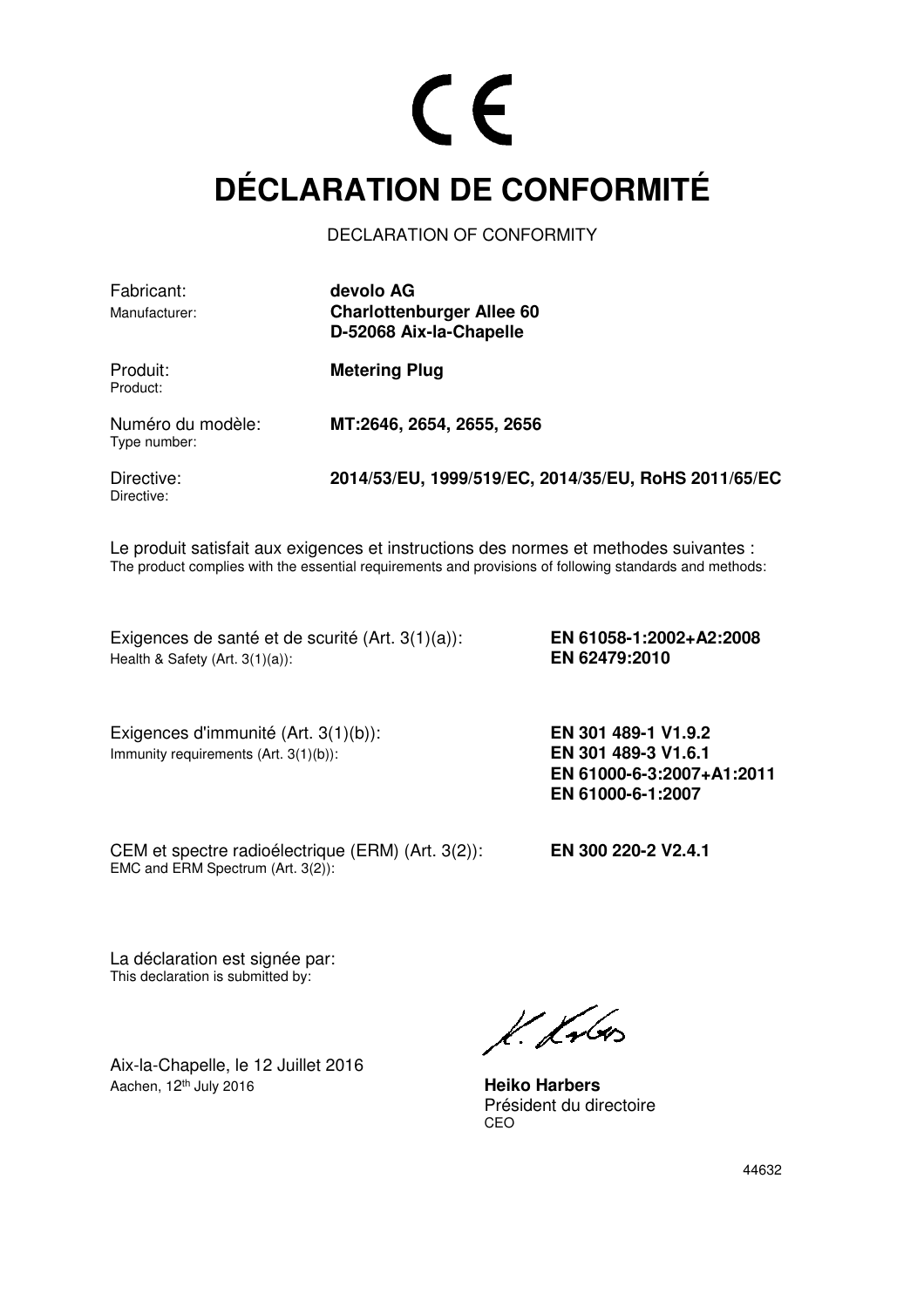#### **DICHIARAZIONE DI CONFORMITÀ**

DECLARATION OF CONFORMITY

| Fabbricante:<br>Manufacturer:   | devolo AG<br><b>Charlottenburger Allee 60</b><br>D-52068 Aquisgrana |
|---------------------------------|---------------------------------------------------------------------|
| Prodotto:<br>Product:           | <b>Metering Plug</b>                                                |
| Numero di tipo:<br>Type number: | MT:2646, 2654, 2655, 2656                                           |
| Direttiva:                      | 2014/53/EU, 1999/519/EC, 2014/35/EU, RoHS 2011/65/EC                |

Directive:

Questo prodotto soddisfa i requisiti fondamentali e le disposizioni delle seguenti norme e dei seguenti metodi:

The product complies with the essential requirements and provisions of following standards and methods:

Requisiti per la salute e la sicurezza (Art. 3(1)(a)): **EN 61058-1:2002+A2:2008**  Health & Safety (Art. 3(1)(a)): **EN 62479:2010** 

Requisiti di immunità (Art. 3(1)(b)): **EN 301 489-1 V1.9.2**  Immunity requirements (Art. 3(1)(b)): **EN 301 489-3 V1.6.1** 

CEM e spettro ERM (Art. 3(2)): **EN 300 220-2 V2.4.1** EMC and ERM Spectrum  $(Art. 3(2))$ :

 **EN 61000-6-3:2007+A1:2011 EN 61000-6-1:2007** 

La presente dichiarazione è stata emessa da: This declaration is submitted by:

Aquisgrana, il 12 Luglio 2016 Aachen, 12<sup>th</sup> July 2016

k. Krbos

**Heiko Harbers** Presidente<br>CEO <u>CEO de la contrada de la contrada de la contrada de la contrada de la contrada de la contrada de la con</u>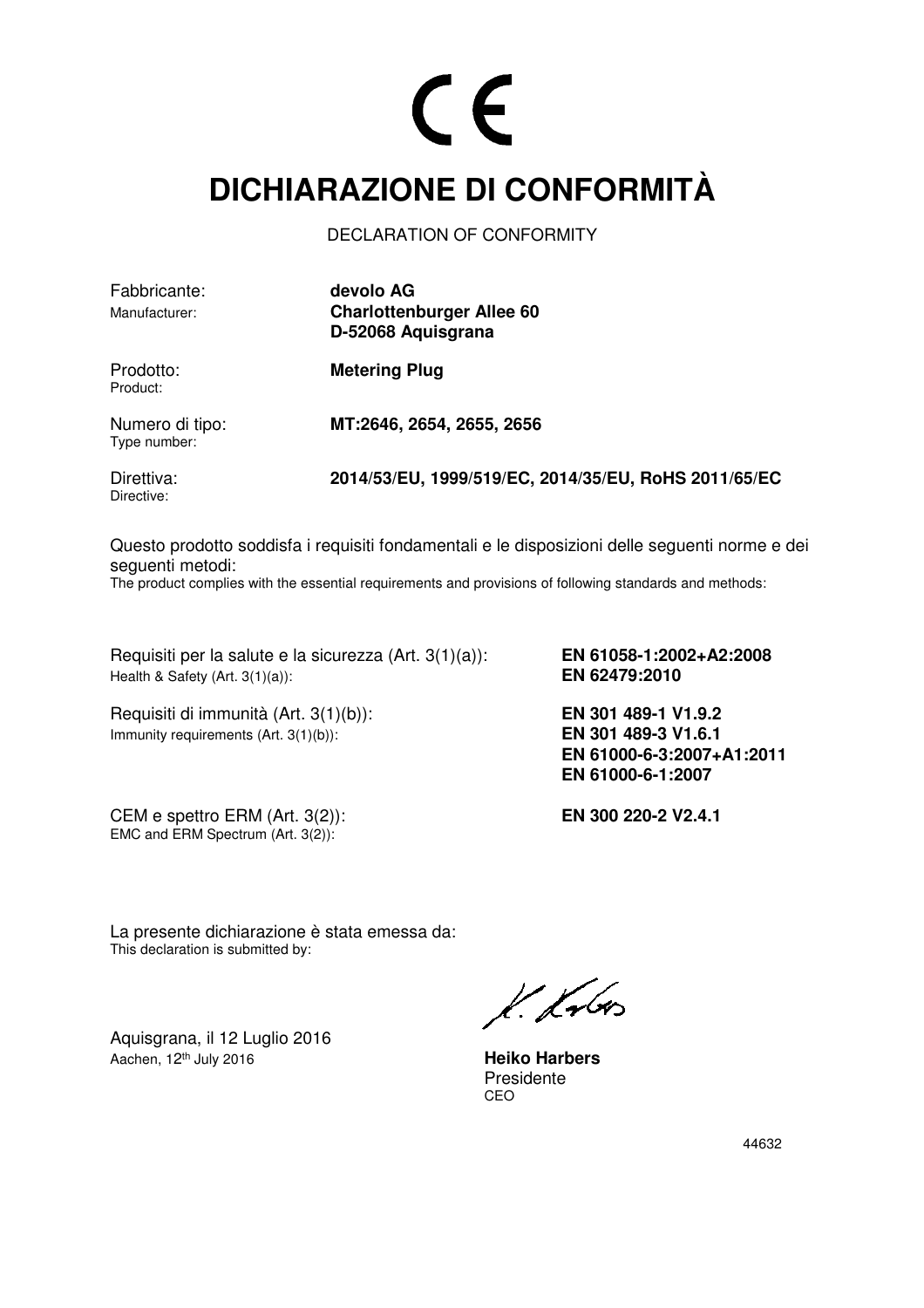### $\epsilon$

#### **CONFORMITEITSVERKLARING**

DECLARATION OF CONFORMITY

Producent: **devolo AG**

Manufacturer: **Charlottenburger Allee 60 D-52068 Aken**

Product:

Product: **Metering Plug** 

Typenummer: **MT:2646, 2654, 2655, 2656**  Type number:

Directive:

Richtlijn: **2014/53/EU, 1999/519/EC, 2014/35/EU, RoHS 2011/65/EC** 

Dit product voldoet aan de fundamentele eisen en bepalingen van de volgende normen en methoden:

The product complies with the essential requirements and provisions of following standards and methods:

Gezondheids- en veiligheidsnormen (Art. 3(1)(a)): **EN 61058-1:2002+A2:2008**  Health & Safety (Art. 3(1)(a)): **EN 62479:2010** 

Immuniteitsnormen (Art. 3(1)(b)): **EN 301 489-1 V1.9.2**  Immunity requirements (Art. 3(1)(b)): **EN 301 489-3 V1.6.1** 

 **EN 61000-6-3:2007+A1:2011 EN 61000-6-1:2007** 

EMC EN ERM Spectrum (Art. 3(2)): **EN 300 220-2 V2.4.1**

EMC and ERM Spectrum (Art. 3(2)):

De verklaring is ondertekend door: This declaration is submitted by:

Aken, 12. Juli 2016 Aachen, 12<sup>th</sup> July 2016 **Heiko Harbers** 

 $k$  krbs

Directeur<br>CEO <u>CEO de la contrada de la contrada de la contrada de la contrada de la contrada de la contrada de la con</u>